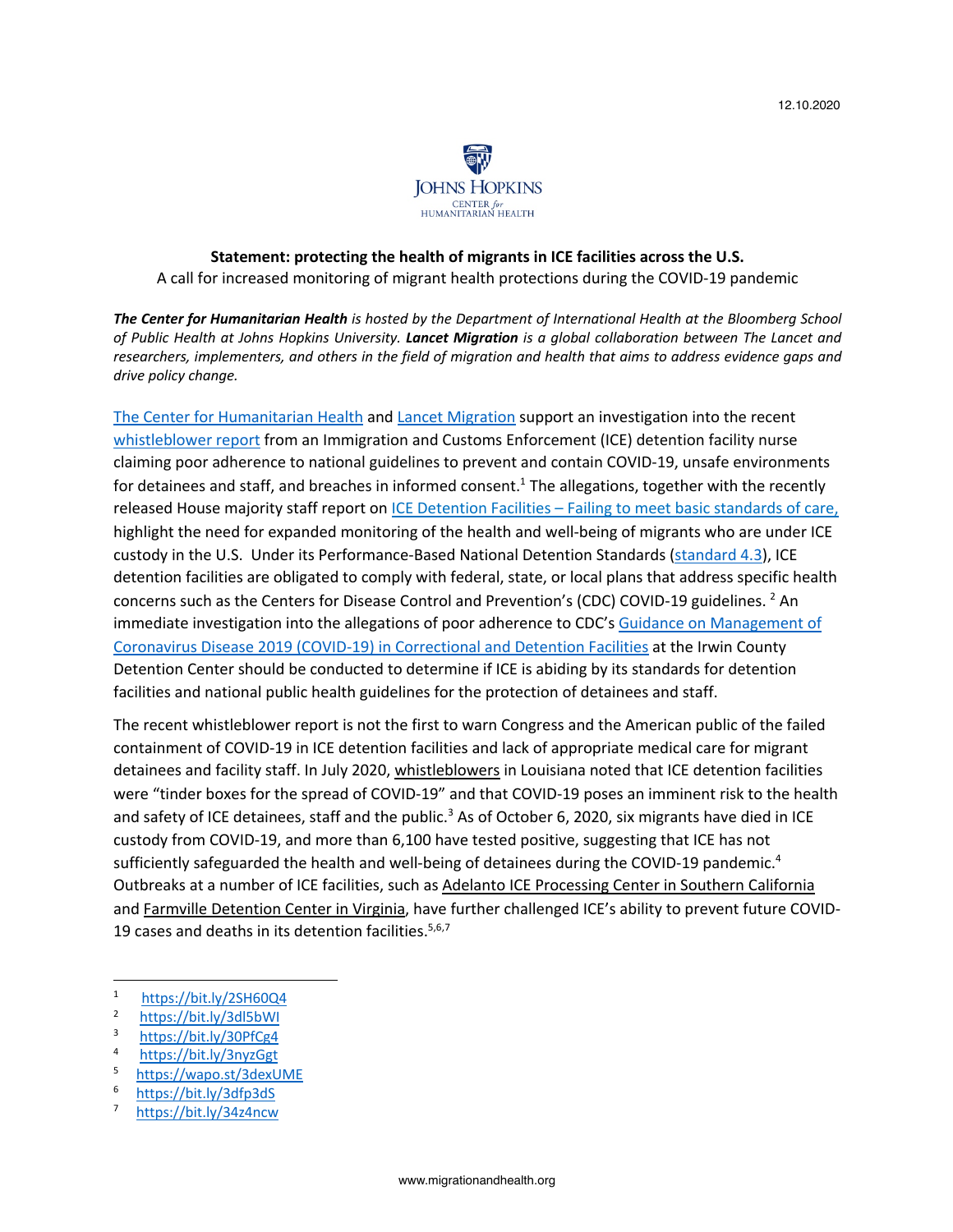According to ICE's Detainee Death Notifications, 21 people died in ICE custody in fiscal year 2020.<sup>8</sup> This is the highest death total under ICE custody since 2005 and represents a doubling of the number of deaths that occurred in fiscal year 2019.<sup>9</sup> Together with this concerning high death rate, the recent House majority report and the two whistleblower reports from Georgia and Louisiana necessitate a new independent examination of ICE's inadequate management of COVID-19 in detention facilities and its failure to provide appropriate medical care for migrant detainees. Prior to the COVID-19 pandemic, the House majority-led investigation reported widespread instances of migrants who did not receive critical medical treatment, faced delays following requests for treatment, experienced deficient management of mental health needs, and a lack of essential hygiene items such as soap. The report also highlighted the use of solitary confinement or isolation as a common punitive measure for behaviors that do not merit such treatment, such as participating in a hunger strike. The distressing nature of these recent reports also highlights the need for more consistent monitoring and accountability assessments of the health and well-being of all migrants who are currently under ICE's custody.

These findings call into question ICE's ability to uphold the rights and protect the lives of the thousands of migrants it detains across the U.S. The Center for Humanitarian Health and Lancet Migration urge the U.S. Congress and Department of Homeland Security to conduct a comprehensive and independent examination of the allegations of unacceptable medical neglect and breaches of human rights that have surfaced from ICE facilities across the country.

ICE's overall adherence to its health standards as outlined in its Performance-Based National Detention Standards in detention facilities must be examined through an independent investigation that, upon completion, is released to the public. As the pandemic continues to spread in detention centers across the U.S. and threaten the health of migrant detainees and those who work in the facilities, The Center for Humanitarian Health and Lancet Migration call for the Department of Homeland Security to strengthen its prevention, preparedness, and response activities to protect the health and human rights of all migrants detained in the U.S. The recommendations, as outlined in the Lancet Migration Global Statement, will help ensure the lives of migrant are protected to the fullest degree. For the current health and safety of detainees, staff, and the surrounding community we call for immediate action to:

- 1. **Transfer migrants held in overcrowded reception, transit, and detention facilities to safer living conditions.** There should be prioritised evacuation of the most vulnerable, such as those with underlying health conditions and the elderly. Since such settings are generally overcrowded with poor sanitation and hygiene measures, the spread of COVID-19 has the potential to be rapid and devastating among affected populations and those working there<sup>10</sup>.
- 2. **Suspend deportations and continue asylum processes** in line with the 1951 Refugee Convention, with no forced return (refoulement) $^{11}$

- 9 https://bit.ly/3dkmOFZ
- 10 https://bit.ly/3jJEVYg
- 11 https://bit.ly/3iK8fga

 $\frac{8}{9}$  https://bit.ly/3jJEAVu